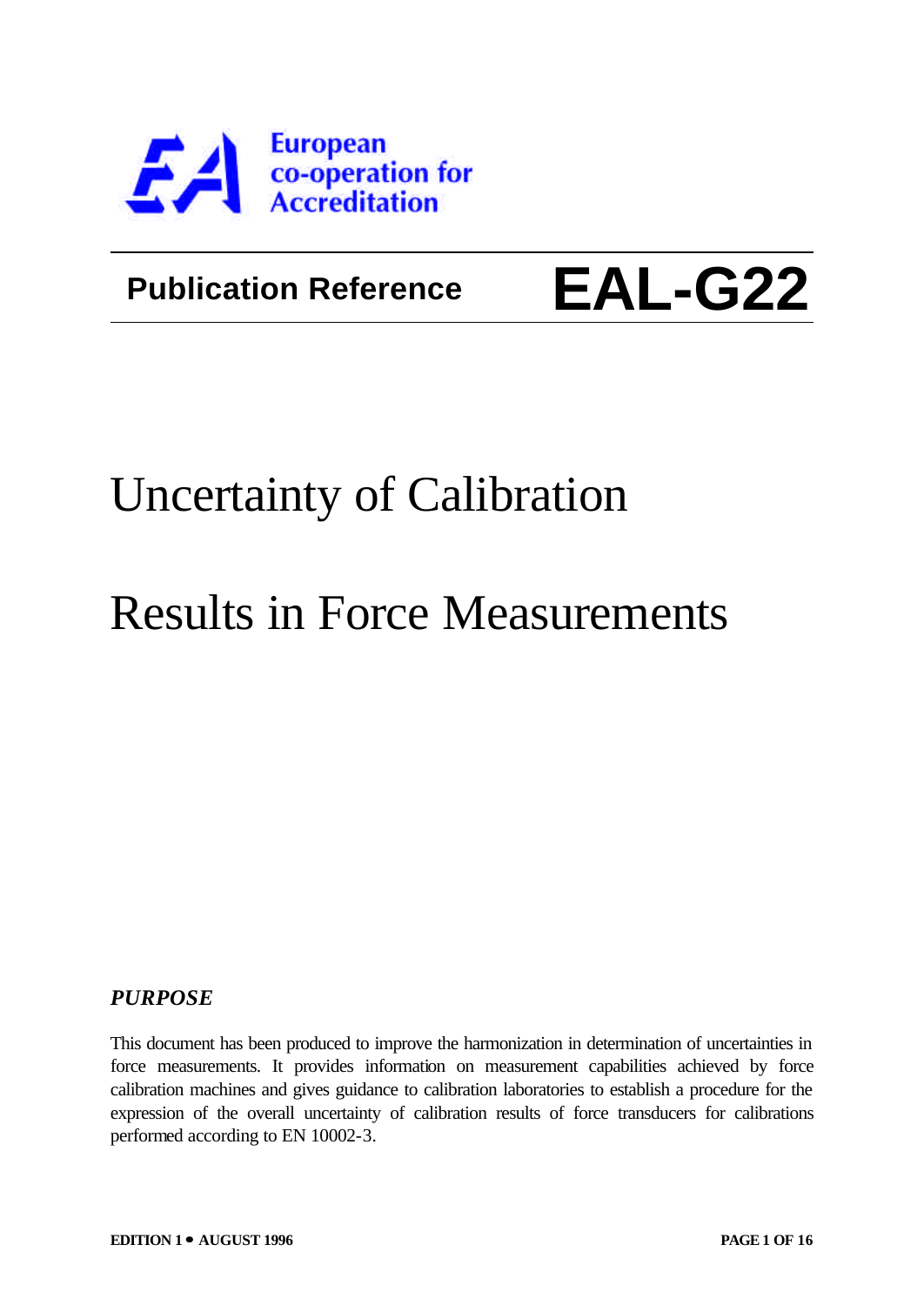#### *Authorship*

This document has been revised by EAL Committee 2 (Calibration and Testing Activities), based on the draft produced by the EAL Expert Group on Mechanical Measurements.

#### *Official language*

The text may be translated into other languages as required. The English language version remains the definitive version.

#### *Copyright*

The copyright of this text is held by EAL. The text may not be copied for resale.

#### *Guidance Publications*

This document represents a consensus of EAL member opinion and preferred practice on how the relevant clauses of the accreditation standards might be applied in the context of the subject matter of this document. The approaches taken are not mandatory and are for the guidance of accreditation bodies and their client laboratories. Nevertheless, the document has been produced as a means of promoting a consistent approach to laboratory accreditation amongst EAL member bodies, particularly those participating in the EAL Multilateral Agreement.

#### *Further information*

For further information about this publication, contact your national member of EAL:

|                    | <b>Calibration National member</b> | <b>Testing National member</b> |
|--------------------|------------------------------------|--------------------------------|
| Austria            | <b>BMwA</b>                        | <b>BMwA</b>                    |
| Belgium            | <b>BKO/OBE</b>                     | <b>BELTEST</b>                 |
| Denmark            | <b>DANAK</b>                       | <b>DANAK</b>                   |
| Finland            | <b>FINAS</b>                       | <b>FINAS</b>                   |
| France             | <b>COFRAC</b>                      | <b>COFRAC</b>                  |
| <b>GERMANY</b>     | <b>DKD</b>                         | <b>DAR</b>                     |
| Greece             | <b>Ministry of Commerce</b>        | <b>ELOT</b>                    |
| Iceland            | <b>ISAC</b>                        | <b>ISAC</b>                    |
| Ireland            | <b>NAB</b>                         | <b>NAB</b>                     |
| Italy              | <b>SIT</b>                         | <b>SINAL</b>                   |
| <b>Netherlands</b> | <b>RvA</b>                         | <b>RvA</b>                     |
| Norway             | NA.                                | NA.                            |
| Portugal           | IPQ.                               | IPQ.                           |
| Spain              | <b>ENAC</b>                        | <b>ENAC</b>                    |
| Sweden             | <b>SWEDAC</b>                      | <b>SWEDAC</b>                  |
| Switzerland        | <b>SAS</b>                         | <b>SAS</b>                     |
| United Kingdom     | <b>UKAS</b>                        | <b>UKAS</b>                    |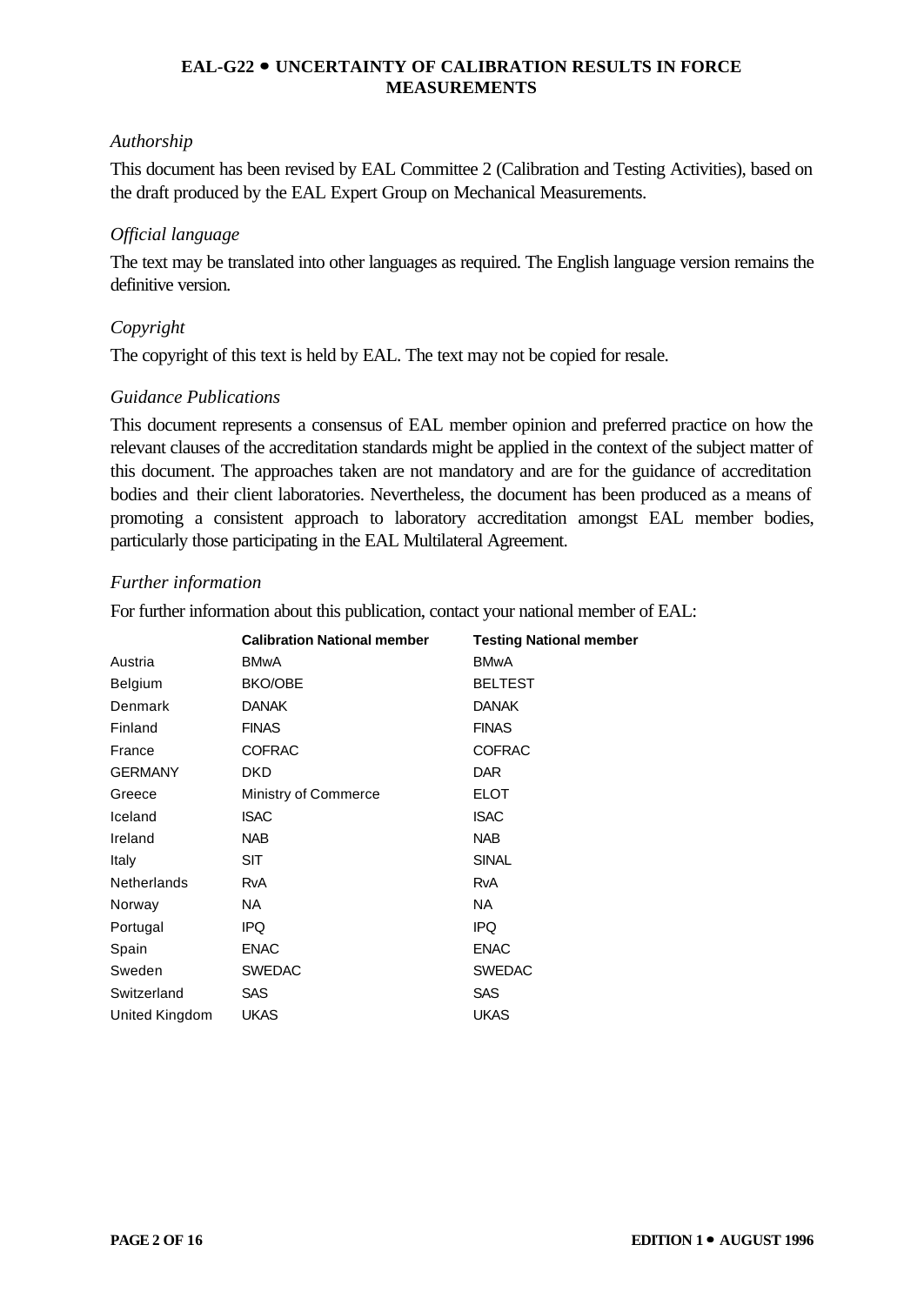### Contents

| <b>Section</b> |                                                                                                              | Page |
|----------------|--------------------------------------------------------------------------------------------------------------|------|
|                |                                                                                                              |      |
| $\mathbf{1}$   | Introduction                                                                                                 | 4    |
| $\overline{2}$ | scope and field of application                                                                               | 4    |
| 3              | Types of force calibration machines and examples of typical best measurement<br>capability                   | 5    |
| 4              | Measurement plan to determine the best measurement capability achieved by the force<br>calibration machines. | 6    |
| 5              | Evaluation of the expanded uncertainty of measurement of the reference values                                |      |
| 6              | Calculation of the best measurement capability achieved by the force calibration<br>machine                  | 9    |
| 7              | Uncertainty contributions derived from the calibration results and estimation of                             |      |
|                | variances                                                                                                    | 12   |
| 8              | Calculation of uncertainties                                                                                 | 13   |
| 9              | Calculation of the relative uncertainty of calibration results according to EN 10002-3                       | 13   |
| 10             | <b>Block</b> diagram                                                                                         | 15   |
| 11             | References                                                                                                   | 16   |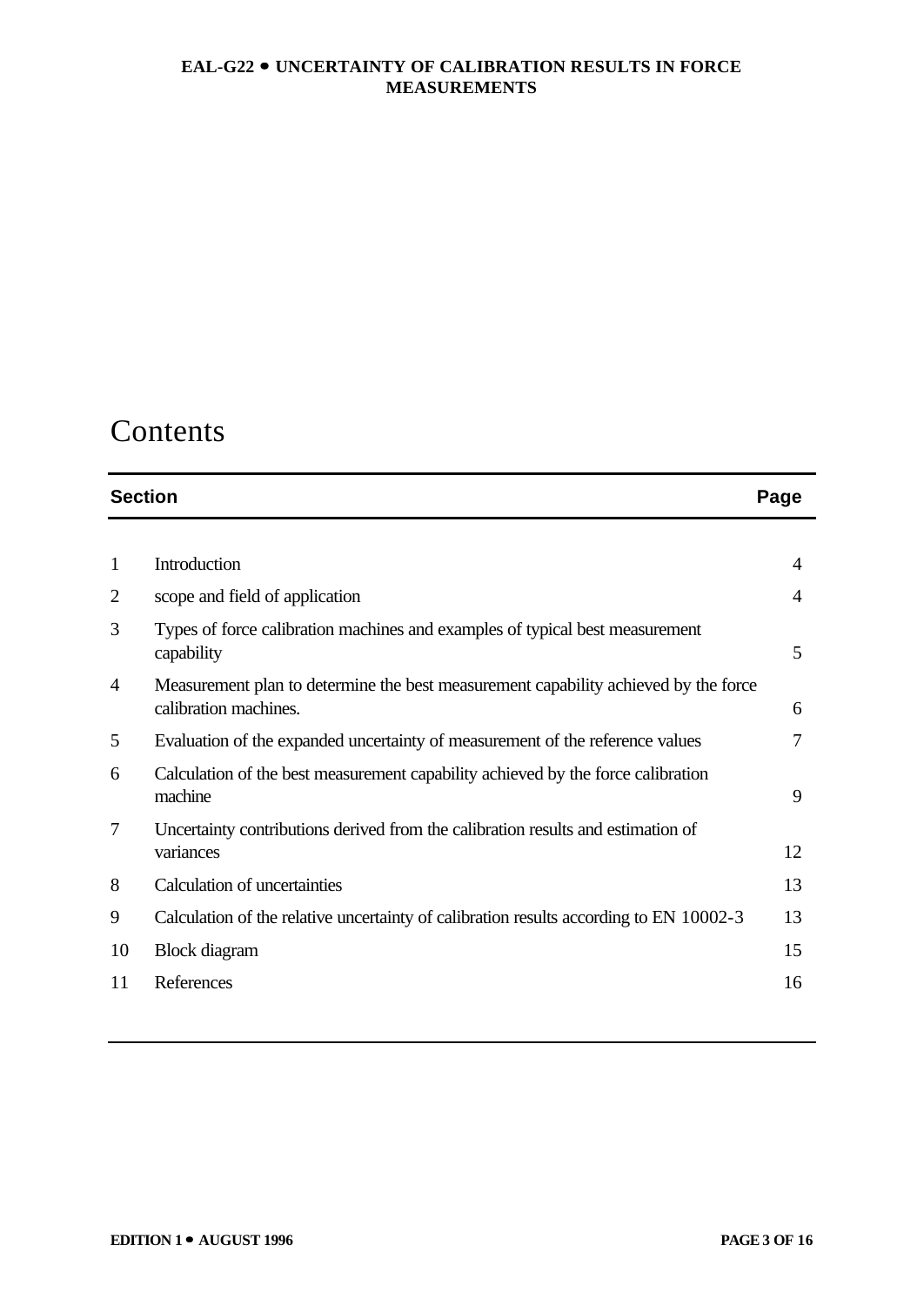### **1 Introduction**

- 1.1 The uncertainty of measurement associated with the force scales realized at national institutes of metrology is derived from the SI base units and ensured by means of several intercomparisons carried out worldwide in the past two decades. The relative uncertainty of measurement with which values of force can be realized by deadweight force standard machines is stated by various national laboratories as to be  $\leq 2 \times 10^{-5}$ . In practice, however, when deadweight standard machines are used to calibrate force transducers, the differences between the results obtained with different standard machines will generally be significantly greater due to the interaction effect. This became evident also in the past BCR and WECC interlaboratory comparisons based on force transducer calibrations that were carried out in 1987 and 1991, respectively [ref. 1, 2].
- 1.2 However, the measurement results achieved with force calibration machines (also deadweight machines) that are installed in accredited calibration laboratories must be traceable to the units realized with the national standard machines. In addition, to establish mutual confidence between the different calibration services, the differences of the calibration results of a force measuring device must be within the limits of the accredited best measurement capability of the laboratories concerned.
- 1.3 One of the recognised methods for investigating the parasitic effects of force introduction and irregularities of the calibration machines and for taking them into account is the method of interlaboratory comparison using precision force transducers as transfer standards in a limited range. The best measurement capability will thus be determined. By this technique, the advantages of high resolution and short-term repeatability of the force transducers will be exploited, whereas other systematic effects, such as those due to hysteresis, angular position, long term drift and creep effect will be considered in such a way that this will not influence the intercomparison results.
- 1.4 For commercial force transducers to be calibrated in force calibration machines, the calibration and classification procedure applied in Europe is that given in the European Standard EN 10002-3 [ref. 3]. Accordingly, in order to determine the uncertainty of measurement of the calibration results for a particular class of the device, the different contributions to the uncertainty must also be established.

### **2 Scope and field of application**

2.1 The uncertainty requirements for the forces applied to calibrate force transducers are defined in several standards, e.g. EN 10002-3. However, the standards do not state a procedure for the determination of their uncertainty and the overall uncertainty of the calibration results. For the definition of the scope of accreditation of a calibration laboratory and for the evaluation of the uncertainty of calibration results, a guideline that ensures comparability of the calibration results and their uncertainties is necessary.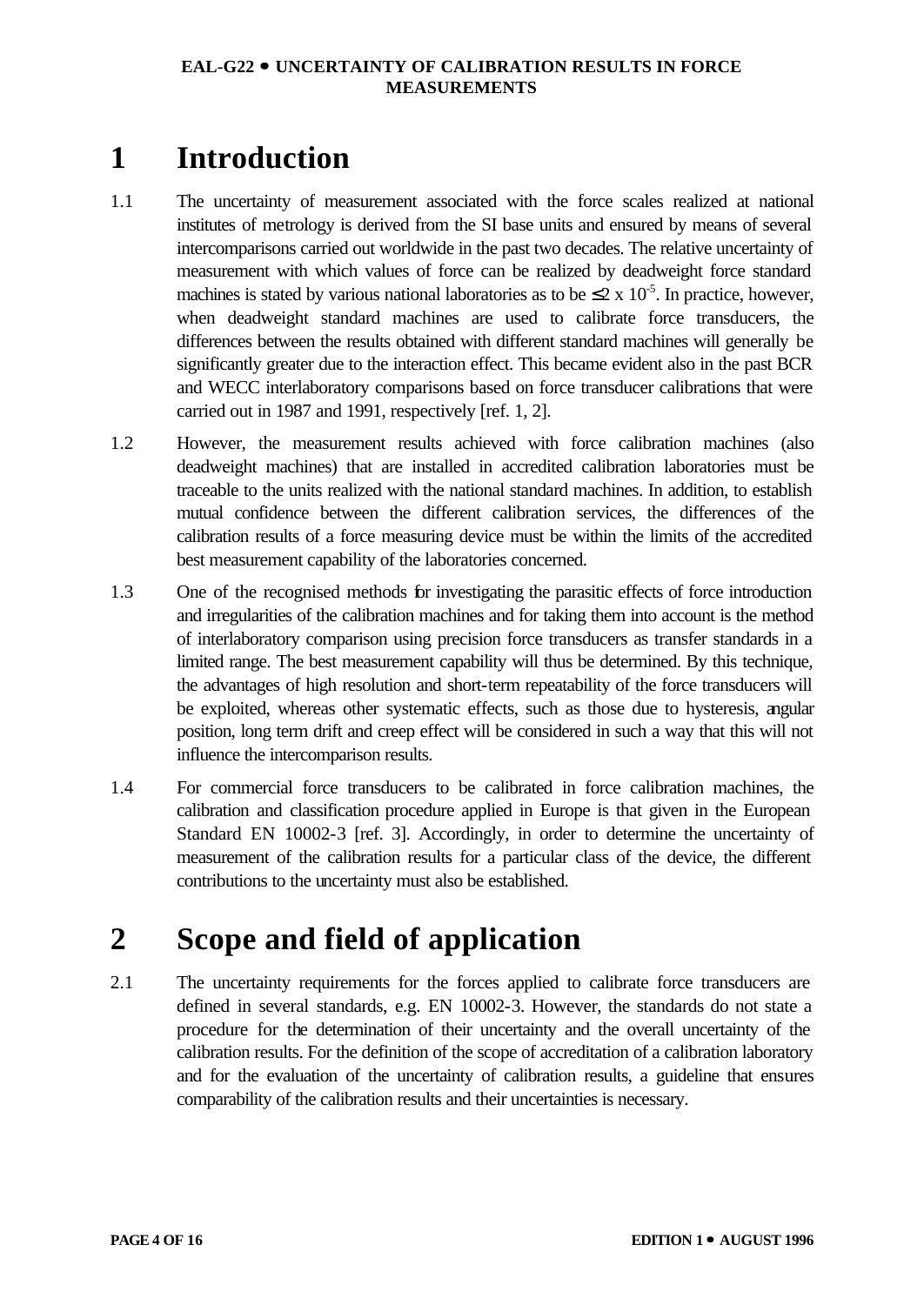- 2.2 The scope of this guidance document is to provide a method to assess the best measurement capability achieved by the force calibration machines of accredited calibration laboratories and to describe a procedure for the expression of the overall uncertainty of calibration results of force transducers for calibrations performed according to EN 10002- 3 at calibration laboratories.
- 2.3 The method developed allows the overall uncertainties in force measurements to be expressed, making also use of the instrument classification criteria established in the field of force measurement [ref. 4]. It is not the aim of this document to provide a method for the determination of the uncertainty of the force scales realized by force standard machines at national institutes of metrology, however, in many cases the method described may also be applicable here. This guideline is based on the method of estimation of uncertainty described in document EAL-R2 and in *Guide to the Expression of Uncertainty in Measurement* [ref. 5, 6]. Its concept may be applicable also to other fields of mechanical measurements.

### **3 Types of force calibration machines and examples of typical best measurement capability**

- 3.1 The expected best measurement capabilities achieved by force calibration machines depend on the type of force realization. Table 3.1 shows typical values. The uncertainty of measurement with which values of forces are realized by deadweight force calibration machines in calibration laboratories may be calculated in a way similar to that of a standard machine and may be smaller than  $5 \times 10^{-5}$ . But according to the up-to-date development of the force transfer standards, the effort and outlay for the traceability of a best measurement capability smaller than  $5 \times 10^{-5}$  may be too large or technically infeasible. In most cases the requirements of the calibration laboratory are satisfied if a best measurement capability of 1  $x$  10<sup>-4</sup> can be achieved. This enables the calibration laboratory to calibrate force measuring devices of the highest class 00 according to EN 10002-3.
- 3.2 The values in Table 3.1 can be used as best measurement capabilities at accredited laboratories on the assumption that the calibration laboratory will disseminate the quantity of force with the best measurement capability obtained as the mean value of at least three calibrations, each carried out in different angular positions, equally distributed around the central axis of the force calibration machine. This method of measurement has to be used because force is a vectorial quantity. For this reason the difference between the rotation effects of the force standard machine and the force calibration machine will basically not be considered in the calculations of the best measurement capability. If the rotation effect of the force calibration machine is unreasonably large, the reason for this is to be examined as it may be due to a faulty alignment of the machine.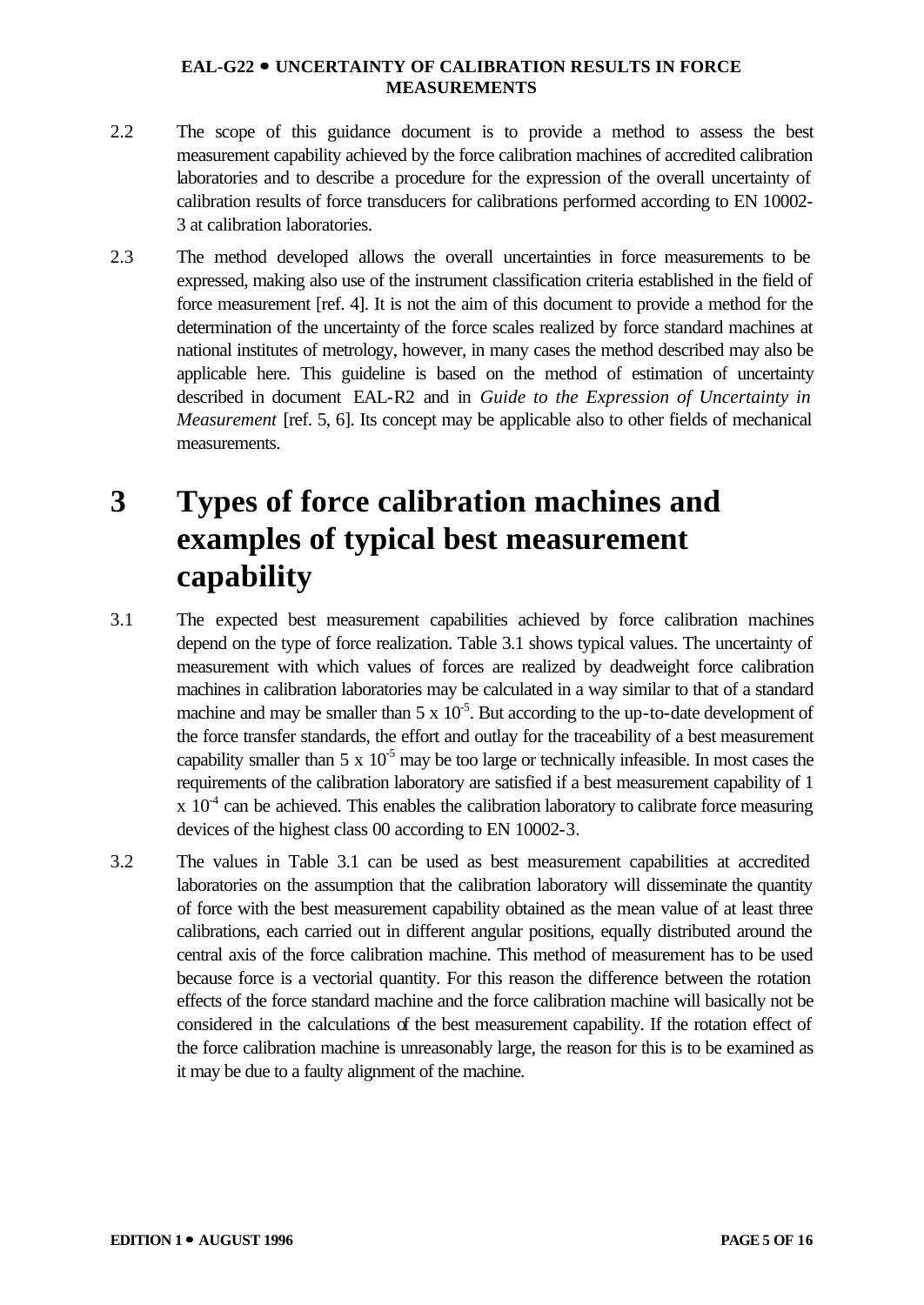| <b>Types of force calibration machines</b>                                               | <b>Examples of typical best measurement</b><br>capability (expanded relative<br>uncertainty) |
|------------------------------------------------------------------------------------------|----------------------------------------------------------------------------------------------|
| Deadweight force calibration machine                                                     | $5 \times 10^{-5}$ to 1 x 10 <sup>-4</sup>                                                   |
| Hydraulic amplification force calibration<br>machine                                     | $1 \times 10^{-4}$ to 5 x $10^{-4}$                                                          |
| Lever amplification force calibration<br>machine                                         | $1 \times 10^{-4}$ to 5 x $10^{-4}$                                                          |
| Comparator force calibration machine with<br>one or three reference force<br>transducers | $5 \times 10^{-4}$ to $5 \times 10^{-3}$                                                     |

#### **Table 3.1: Ranges of typical best measurement capabilities**

3.3 In hydraulic and lever amplification machines, the lower values for the best measurement capability can be achieved by the correction of the systematic component of the amplification effect. For the determination of the best measurement capability of the comparator type force calibration machine, it is desirable to first calibrate the machine's incorporated reference force transducer in a force standard machine and finally carry out the calibration of the force calibration machine by means of the force transfer standards.

### **4 Measurement plan to determine the best measurement capability achieved by the force calibration machines**

- 4.1 To get the relevant input quantities for the determination of the uncertainty according to the EAL-R2 the following measurement plan should be applied.
	- Selection of several force transducers as transfer standards which cover the whole range of forces of the force calibration machine. The working ranges of the transfer standards should normally begin at 40 % or 50 % of the nominal force of the transfer standard. This would minimize the influence of the interaction effect. This in general requires the application of three to five transfer standards. Separate transfer standards for tension and compression may be needed.
	- Calibration of these transfer standards in a national force standard machine to determine their reference values. (The measurement shall be carried out in *n* rotational positions (at least three) and shall include hysteresis measurements. The measurements are to be repeated once in at least one of the rotational positions.)
	- Calibration of the force calibration machine under consideration by means of transfer standards. The measurement procedure will be similar to the calibration of the transfer standard.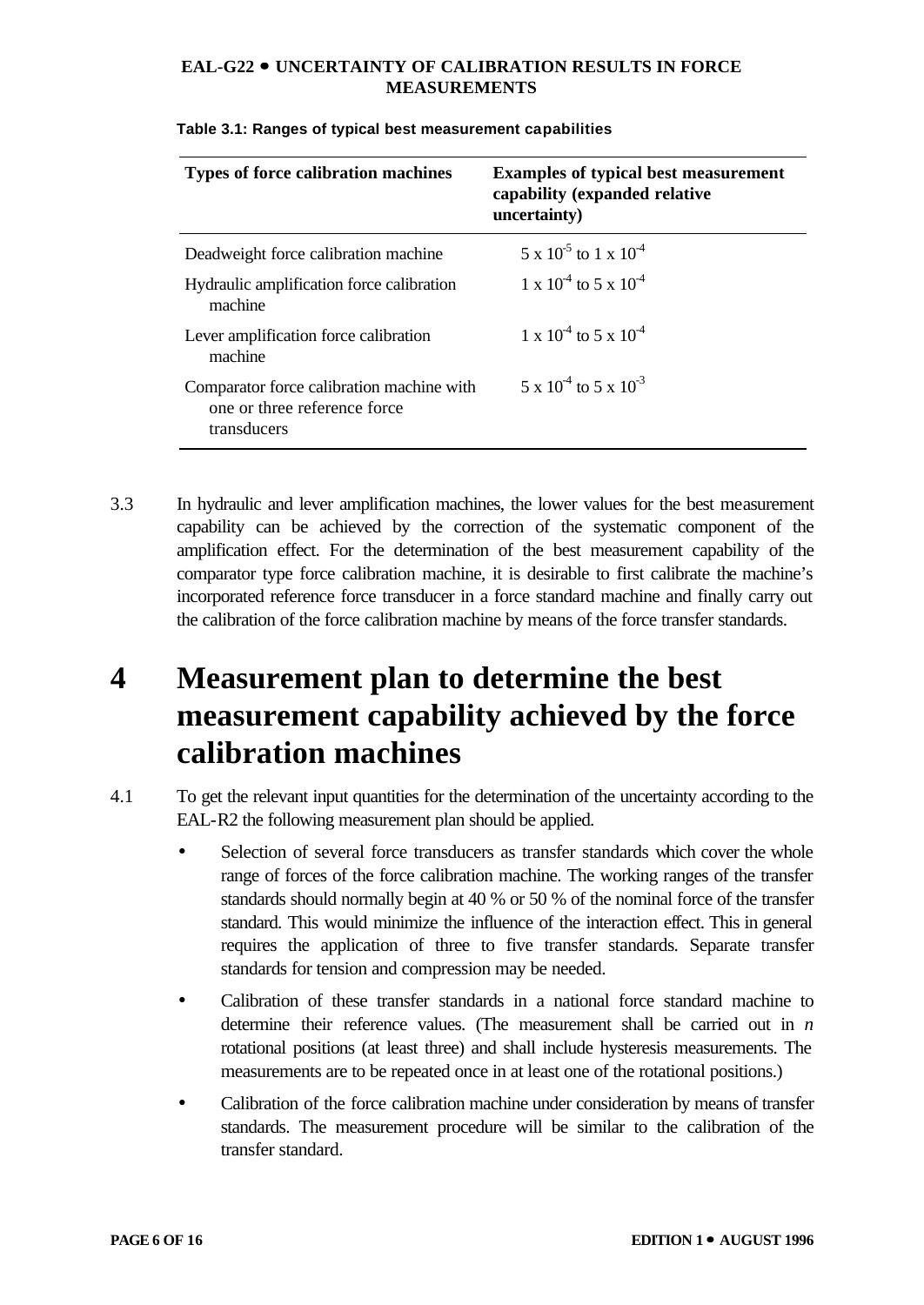- Determination of the relative deviations between the reference values and the results of the overall mean values of the calibration of the force calibration machine for each force step within the total measurement range.
- Recalibration of the transfer standards in the national force standard machine to check the calibration status.

### **5 Evaluation of the expanded uncertainty of measurement of the reference values**

- 5.1 For the evaluation of the relative uncertainties of measurement EAL-R2 is applied in connection with the *Guide to the Expression of Uncertainty in Measurement* [ref. 6]. The standard relative uncertainty and the related expanded relative uncertainty associated with the reference values of the transfer standards will be calculated in three steps
	- **Step 1:** Determination of the expanded relative uncertainty  $W_{fsm}$  for the realization of force by the force standard machine.

The expanded relative uncertainty with which the unit of force is realized by a typical *national force standard machine* is e.g.  $W_{\text{fsm}} = 2 \times 10^{-5}$  for a deadweight machine [7]. For lever or hydraulic amplification machines,  $W<sub>f</sub>$  may be evaluated from basic principles or it may be determined experimentally by means of comparison measurements with deadweight machines. Typical values of the uncertainties of measurement are e.g.  $1 \times 10^{-4}$  to  $2 \times 10^{-4}$ .

**Step 2:** Determination of the expanded relative uncertainty  $W_{\text{tsd}}$  of the calibration of the transfer standards in the force standard machine.

The quantity determined in the calibration of a force transducer used as *transfer standard* for the selected force steps is its calibration coefficient  $K_{\text{tsd}}$  which is the ratio of the value of the force  $F_{\text{fsm}}$  applied to the value x indicated by the force transducer.

$$
K_{\text{tsd}} = \frac{F_{\text{fsm}}}{x} \tag{1}
$$

To eliminate the influence of the rotation effect the indicated value *x* taken in the equation (1) is the mean value of *n* rotational positions of the transducer uniformly spaced around its axis.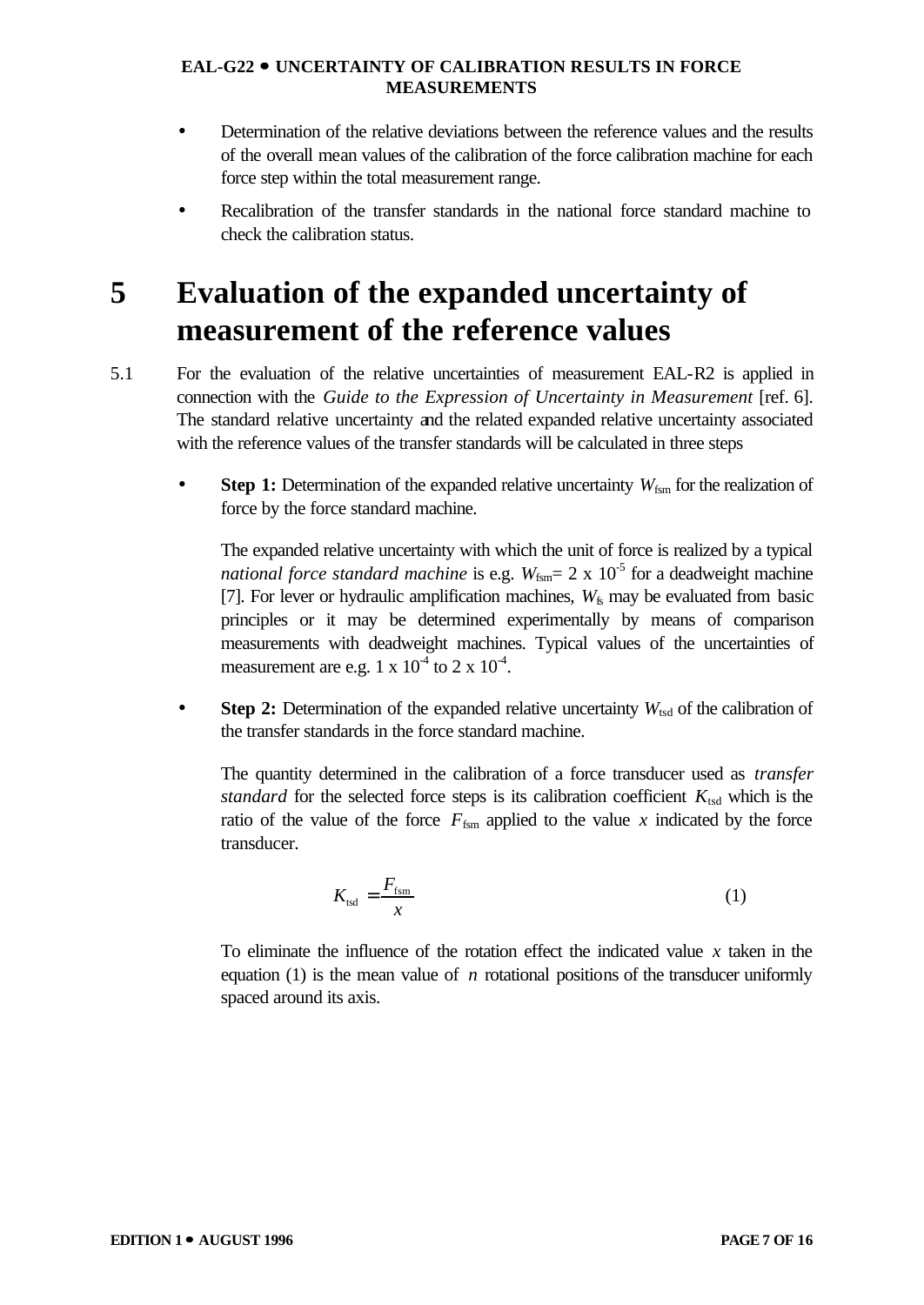$$
\overline{x} = \frac{1}{n} \sum_{i=1}^{n} x_i
$$
 (2)

where  $x_i$  are the values indicated by the force transducer in the different rotational positions.

The relative variance of the mean indication is

$$
w^{2}(\overline{x}) = \frac{u^{2}(\overline{x})}{\overline{x}^{2}} = \frac{1}{n} \frac{a_{\text{rep}}^{2}}{3 \overline{x}^{2}}
$$
 (3)

with assumed equal variance of the indication in the different rotational positions. This variance is estimated by the half-width  $a_{\text{rep}}$  of the maximum possible variation of repeatability without rotation of the transducer (rectangular probability distribution).

For the application of the transfer standard the influence of the *drift D* has to be incorporated by a further relative uncertainty contribution as follows:

$$
w^2(D) = \frac{a_{\text{drift}}^2}{6} \tag{4}
$$

where its value is estimated by a triangular probability distribution of half-width  $a_{\text{drift}}$ of relative variation of sensitivity. This assumption is justified if the comparison measurements are made during a short period of time (typically about one month).

*Remark: If the drift is not time-dependent, the triangular distribution has to be replaced by the rectangular distribution.*

The combined standard relative uncertainty of the value of force indicated by the transfer standard  $w(K_{\text{tsd}})$  and its expanded relative uncertainty  $W_{\text{tsd}}$  (coverage factor  $k = 2$ ) can be determined by the following equations:

$$
w(K_{\text{tsd}}) = \sqrt{w^2(\overline{x}) + w^2(D)}
$$
\n<sup>(5)</sup>

$$
W_{\text{tsd}} = k \times w(K_{\text{tsd}}) \tag{6}
$$

• **Step 3:** Calculation of the expanded relative uncertainty of the reference values  $W_{\text{refv}}$ .

Finally, the expanded relative uncertainty of the *reference value* will be evaluated as follows:-

$$
W_{\text{refv}} = k \times \sqrt{w^2 (F_{\text{fsm}}) + w^2 (K_{\text{tsd}})}
$$
(7)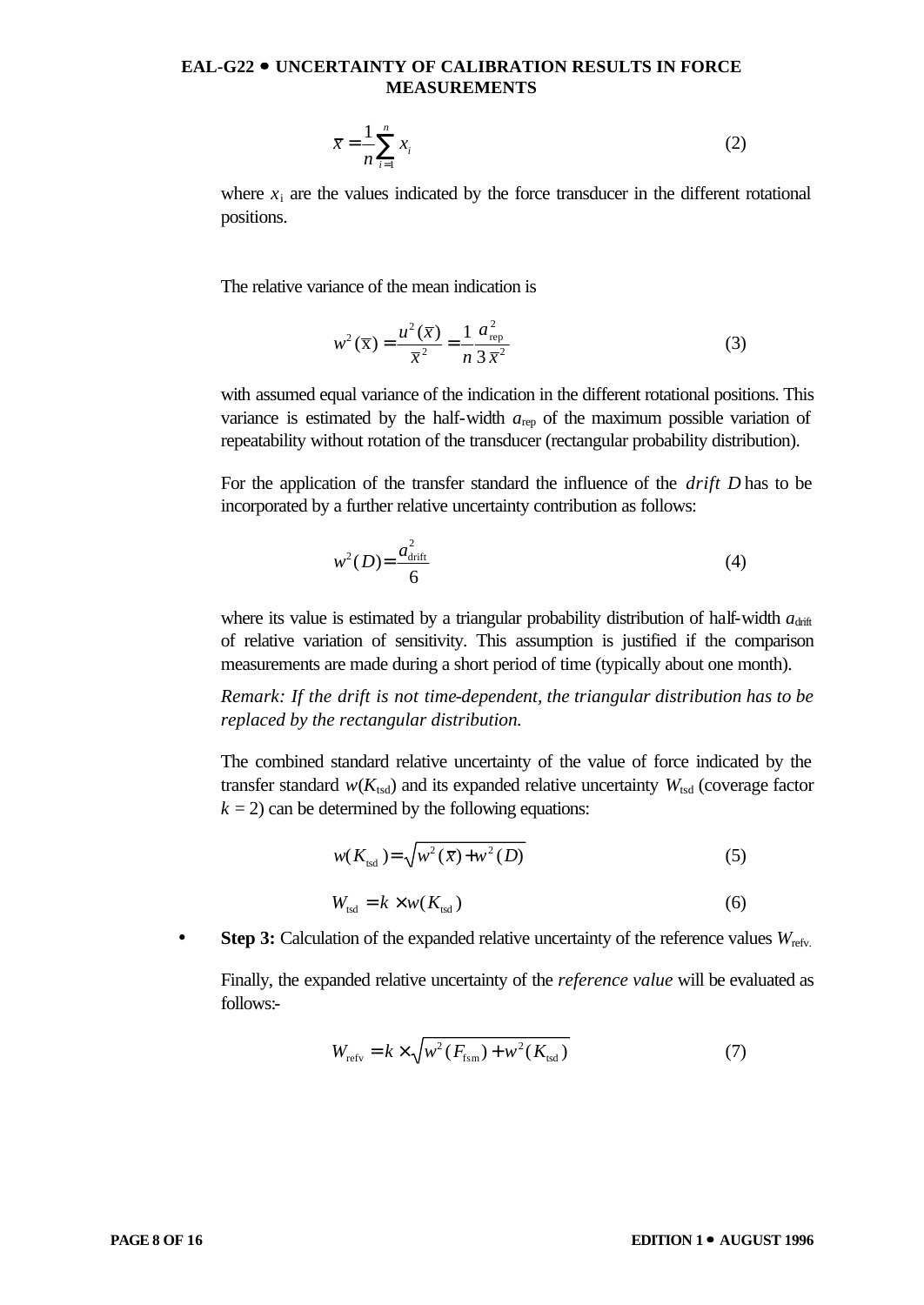5.2 Table 5.2 shows typical examples of the expanded relative uncertainty of reference values of four different qualities of force transfer standards in relation to the different types of force standard machines. The transfer standards with the lowest relative uncertainty achievable to date, as shown in column 2, are the force transducers for the range between 100 kN and 500 kN. For the range below 2 kN (column 3), it is still very difficult to find transfer standards of low relative uncertainty. If the force standard machines are not deadweight machines, the uncertainties of the transfer standards are not very important as shown in columns 4 and 5. However, in the case of forces above 3 MN investigations have to be carried out to select the proper transfer standards.

#### **Table 5.2: Examples of expanded relative uncertainty of reference values**

|                    | <b>Deadweight</b>                                 | Deadweight<br>\$2 kN  | Lever or<br>hydr. ampl. | Lever or<br>hydr. ampl. |
|--------------------|---------------------------------------------------|-----------------------|-------------------------|-------------------------|
| $W_{\text{fsm}}$   | $2 \times 10^{-5}$                                | $2 \times 10^{-5}$    | $1 \times 10^{-4}$      | $2 \times 10^{-4}$      |
|                    | <b>Examples of force transfer standards</b>       |                       |                         |                         |
| $a_{\text{drift}}$ | $3 \times 10^{-5}$                                | $5 \times 10^{-5}$    | $5 \times 10^{-5}$      | $1 \times 10^{-4}$      |
| $w^2(D)$           | $1.5 \times 10^{-10}$                             | 4,2 x $10^{-10}$      | $4.2 \times 10^{-10}$   | $1.7 \times 10^{-9}$    |
| $a_{\text{rep}}$   | $1 \times 10^{-5}$                                | $1.5 \times 10^{-5}$  | $2.5 \times 10^{-5}$    | $5 \times 10^{-5}$      |
| $w^2(x)$           | $1.1 \times 10^{-11}$                             | $2.5 \times 10^{-11}$ | $7 \times 10^{-11}$     | $2.8 \times 10^{-10}$   |
| $W_{\text{tsd}}$   | $2.5 \times 10^{-5}$                              | $4.2 \times 10^{-5}$  | $4.4 \times 10^{-5}$    | $8.9 \times 10^{-5}$    |
|                    | Expanded relative uncertainty of reference values |                       |                         |                         |
| $W_{\text{refv}}$  | $3.2 \times 10^{-5}$                              | $4.7 \times 10^{-5}$  | $1.1 \times 10^{-4}$    | $2.2 \times 10^{-4}$    |

#### **Force standard machine**

### **6 Calculation of the best measurement capability achieved by the force calibration machine**

- 6.1 After the completion of the calibration of the force calibration machine, its best measurement capability in relative terms may be determined according to the following two further steps. The calculation is based on the assumption that the force transducer to be calibrated will not introduce further components of uncertainty.
	- **Step 4:** Determination of expanded relative uncertainty  $W_{\text{fem}}$  related to the realization of force by the force calibration machine.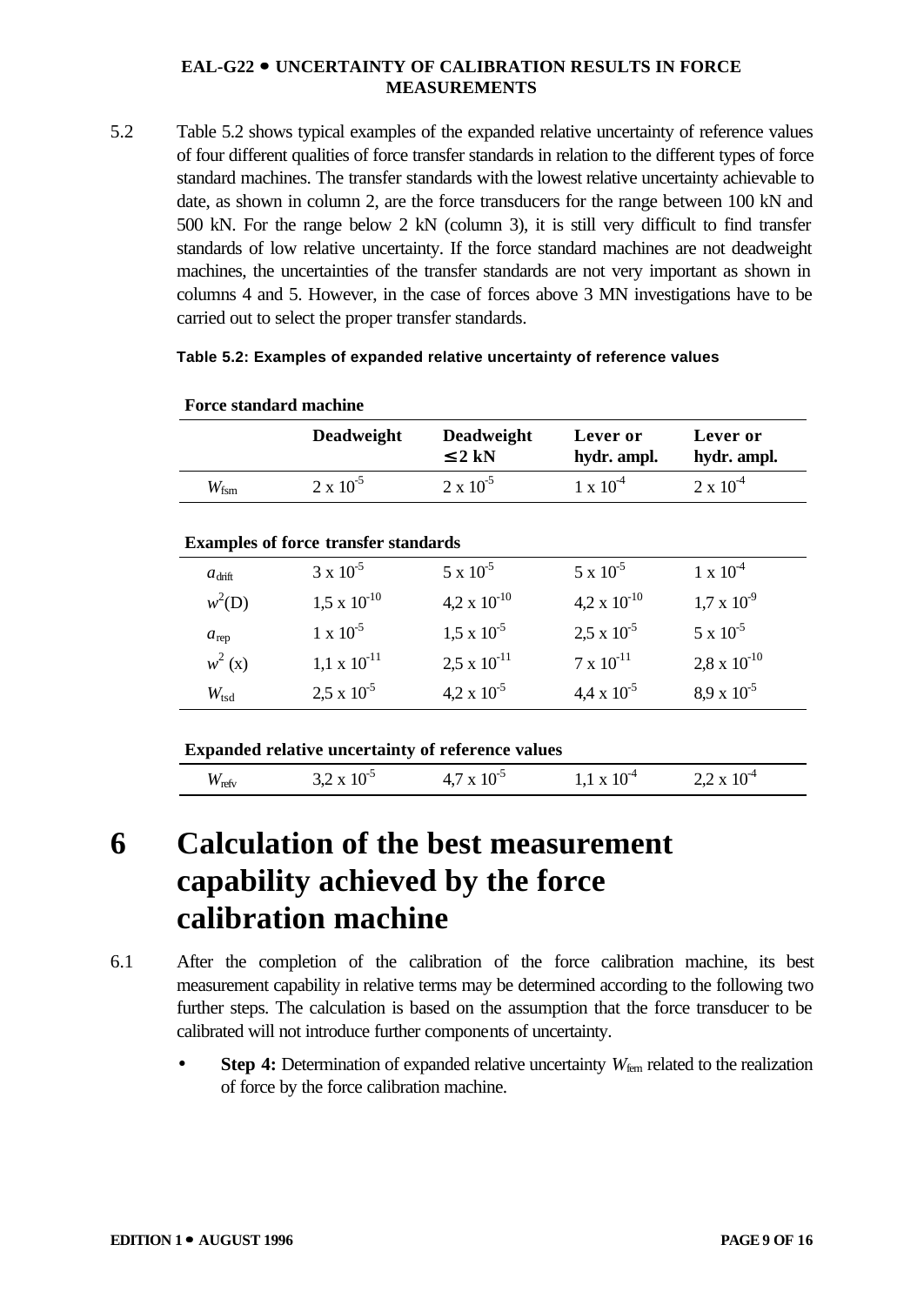The input estimates for the determination of the relative uncertainty  $W_{\text{fem}}$  are defined in Table 6.1 and obtained by the direct comparison of the reference values with the indicated force values of the force calibration machine.

**Table 6.1: Uncertainty contributions for the determination of the best measurement capability for the selected steps within a force range of the force calibration machine (***a***: relative half-width of the maximum deviation)**

| <b>Uncertainty contribution</b>                                                                                                                                     | Half-<br>width a       | <b>Probability distribution</b> | Input<br>estimate |
|---------------------------------------------------------------------------------------------------------------------------------------------------------------------|------------------------|---------------------------------|-------------------|
| <i>Relative deviation</i> between<br>reference values of force and values<br>realized in the force calibration<br>machine                                           | $a_{\text{rel\_dev}}$  | triangular distribution         | $\Delta_{\rm D}$  |
| Relative lack of <i>repeatability</i> of<br>force calibration machine determined<br>with unchanged position of the force<br>transducer                              | $a_{\text{rep\_fcm}}$  | rectangular distribution        | $\Delta_{\rm R}$  |
| Remark: uncertainty of force<br>transducer has been considered here<br>to be negligible                                                                             |                        |                                 |                   |
| Relative deviation of <i>hysteresis</i><br>between reference hysteresis of the<br>transfer standard and hysteresis<br>measured in the force calibration<br>machine. | $a_{\text{hys\_f cm}}$ | rectangular distribution        | $\Delta_{\rm H}$  |

6.2 The corresponding relative variances are to be determined according to the following equations:

$$
w^2(\Delta_{\rm D}) = \frac{a_{\rm rel\_dev}^2}{6} \tag{8}
$$

$$
w^2(\Delta_R) = \frac{a_{\text{rep\_fcm}}^2}{3} \tag{9}
$$

$$
w^2(\Delta_H) = \frac{a_{\text{hys\_f cm}}^2}{3} \tag{10}
$$

6.3 The combined standard relative uncertainty  $w_{\text{fcm}}$  and the expanded relative uncertainty  $W_{\text{fcm}}$ related to the realization of force by the force calibration machine are to be determined according to the following equations (11) and (12):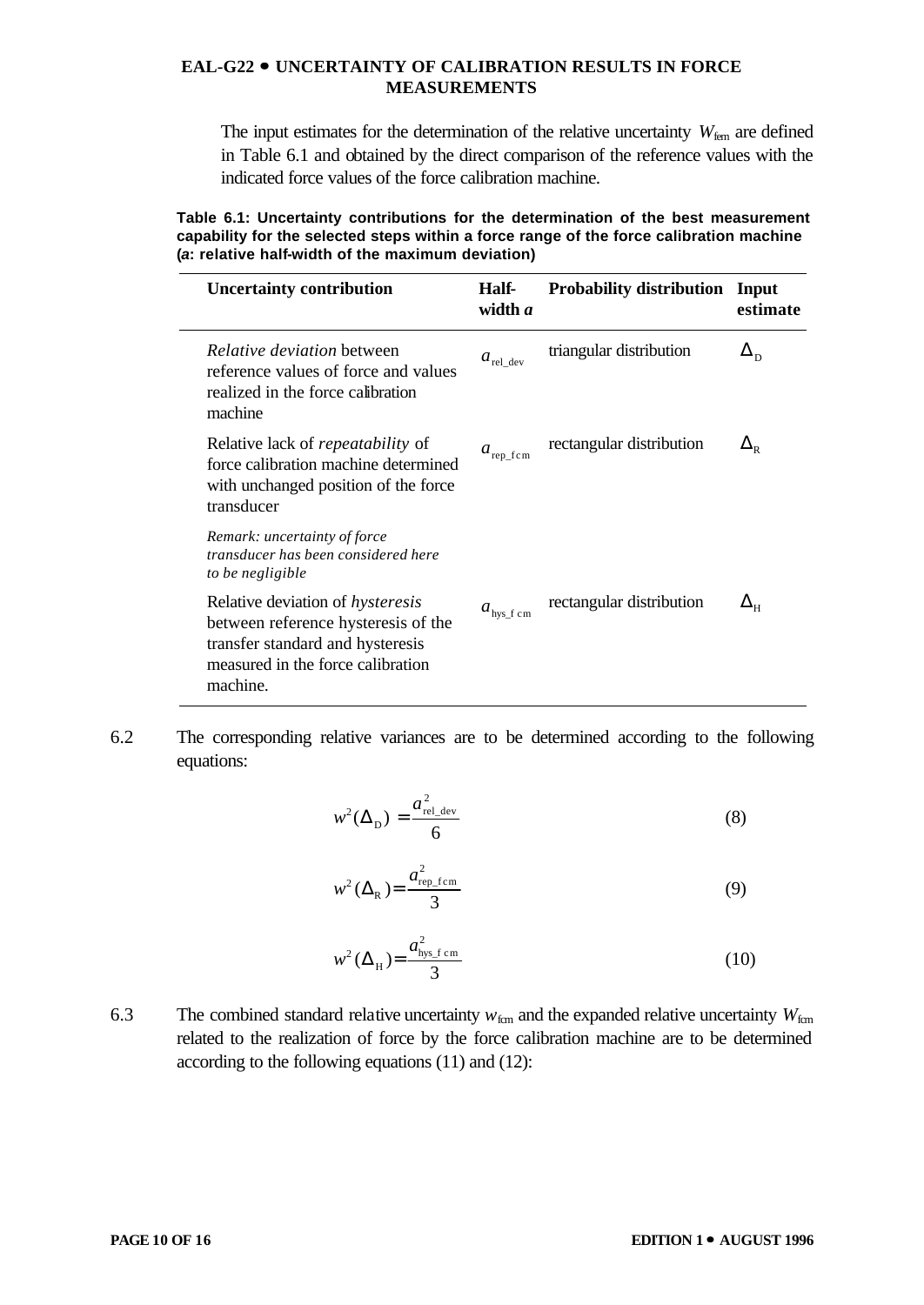$$
w_{fcm} = \sqrt{w^2 (\Delta_D) + w^2 (\Delta_R) + w^2 (\Delta_H)}
$$
 (11)

$$
W_{\text{fcm}} = k \times w_{\text{fcm}} \tag{12}
$$

- 6.4 Table 6.4 shows four typical examples of the measurement results obtained by force calibration machines. The values indicated in column 2 for the deadweight machine are more common for machines with a capacity above 2 kN. The comparison measurements of the lower capacity machines will generally show relative deviations  $(a_{rel\ dev})$  as indicated in column 3. Unless the systematic variation of the multiplication ratio at increasing forces is compensated in a lever of hydraulic amplification machine, the relative deviation will presumably be between 1 x  $10<sup>4</sup>$  and 5 x  $10<sup>4</sup>$ . Column 4 shows the typical values of a lever or hydraulic amplification machine. The relative deviation of the comparator machine in colum 5 depends on the structure of the loading frame and control system of the machine. In addition, the components of the uncertainties of the incorporated reference force transducer used and its long-term instability must be considered as indicated in step 5.
	- Step 5: Calculation of the best measurement capability  $W_{\text{bmc}}$

The *best measurement capability* achieved by the deadweight and lever of hydraulic amplification machines will be calculated by the following equation:

$$
W_{\text{bmc}} = k \times \sqrt{w_{\text{refv}}^2 + w_{\text{fcm}}^2}
$$
 (13)

#### **Table 6.4: Examples of relative expanded uncertainty obtained by force calibration machines**

|                        | <b>Deadweight</b><br>I | <b>Deadweight</b><br>П | Lever or<br>hydr. ampl. | Comparator<br><b>Machine</b> |
|------------------------|------------------------|------------------------|-------------------------|------------------------------|
| $a_{\text{rel\_dev}}$  | $5 \times 10^{-5}$     | $1 \times 10^{-4}$     | $2 \times 10^{-4}$      | $4 \times 10^{-4}$           |
| $w^2(\Delta_{\rm p})$  | $4.2 \times 10^{-10}$  | $1.7 \times 10^{-9}$   | $6.7 \times 10^{-9}$    | $2.7 \times 10^{-8}$         |
| $a_{\text{rep\_fcm}}$  | $1 \times 10^{-5}$     | $1 \times 10^{-5}$     | $2.5 \times 10^{-5}$    | $5 \times 10^{-5}$           |
| $w^2(\Delta_{\rm R})$  | 3,3 x $10^{-11}$       | 3,3 x $10^{-11}$       | $2,1 \times 10^{-10}$   | $8.3 \times 10^{-10}$        |
| $a_{\text{hys\_f cm}}$ | $5 \times 10^{-6}$     | $5 \times 10^{-6}$     | $2.5 \times 10^{-5}$    | $1 \times 10^{-4}$           |
| $w^2(\Delta_H)$        | $8.3 \times 10^{-12}$  | $8.3 \times 10^{-12}$  | $2.1 \times 10^{-10}$   | 3,3 x $10^{-9}$              |
| $W_{\rm fcm}$          | $4 \times 10^{-5}$     | $8 \times 10^{-5}$     | $1.8 \times 10^{-4}$    | $3.5 \times 10^{-4}$         |

**Examples of force calibration machine**

6.5 In the calculation for machines of the comparator type, two additional uncertainty components, i.e. the uncertainty  $W_{ref\ tra}$  of the *reference force transducer* itself and the estimated *long-term instability*  $W_{ref}$  instable of the reference force transducer, must be considered and applied in the following equation: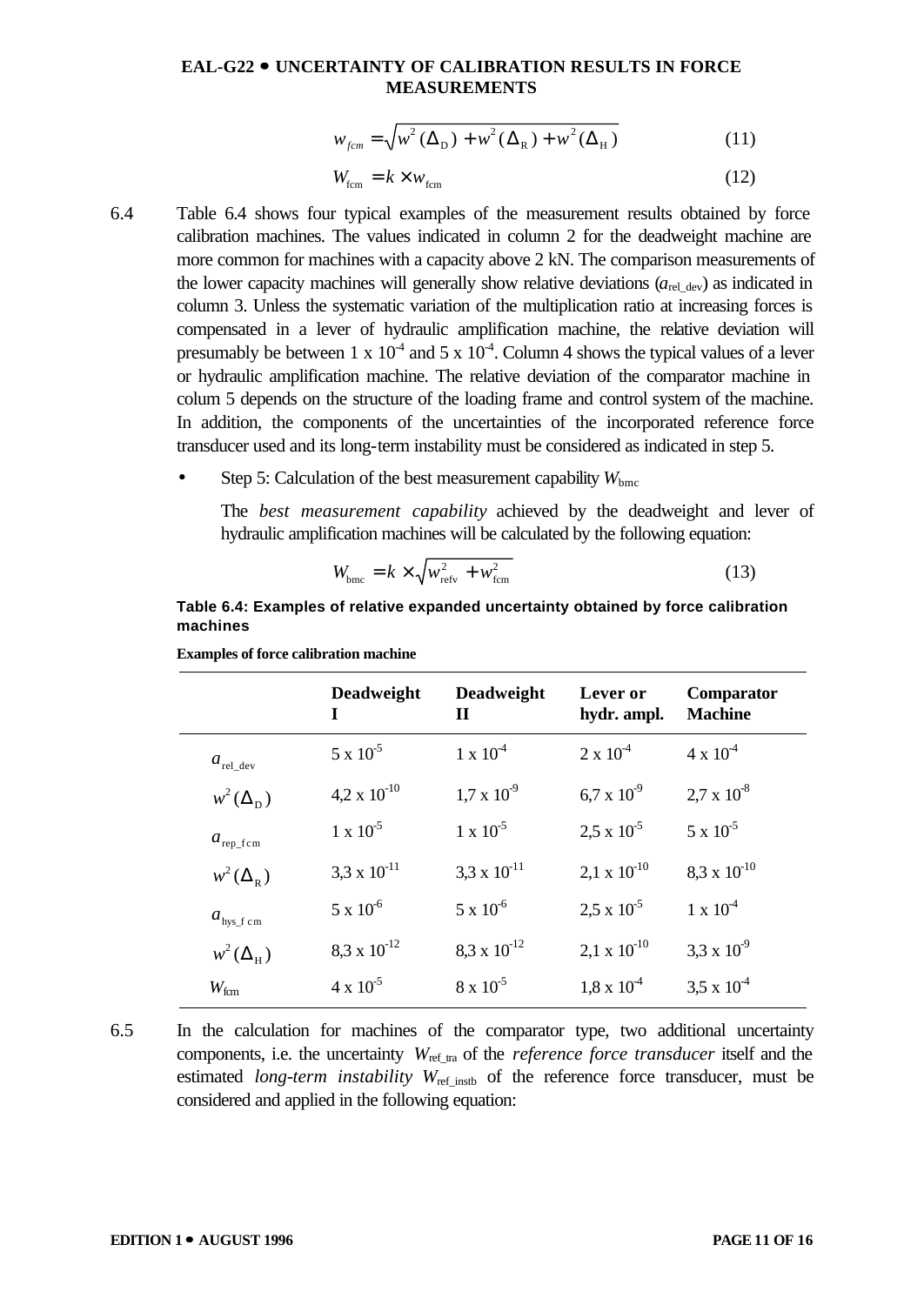$$
W_{\text{bcm}} = \sqrt{w_{\text{refv}}^2 + w_{\text{fcm}}^2 + w_{\text{ref\_tra}}^2 + w_{\text{ref\_instab}}^2}
$$
 (14)

6.6 Table 6.6 finally shows the typical overall results of the best measurement capability for different types of force calibration machines. The relative uncertainty of the reference force transducer will be calculated according to the procedure of sections 7 to 9. The long-term instability of the reference force transducer is to be determined from previous calibrations or by estimations. This uncertainty component may be calculated by assuming a symmetrically triangular distribution of variation in sensitivity.

|                          | <b>Deadweight</b>    | <b>Deadweight</b><br>Н | Lever or<br>hydr. ampl. | Comparator<br>machine |  |
|--------------------------|----------------------|------------------------|-------------------------|-----------------------|--|
| $W_{\rm ref\_tra}$       |                      |                        |                         | $3 \times 10^{-4}$    |  |
| $W_{\text{ref\_instab}}$ |                      |                        |                         | $2 \times 10^{-4}$    |  |
| $W_{\text{refv}}$        | $3.2 \times 10^{-5}$ | $4.7 \times 10^{-5}$   | $3.5 \times 10^{-5}$    | $3,5 \times 10^{-5}$  |  |
| $W_{\text{fcm}}$         | $4.3 \times 10^{-5}$ | $8.3 \times 10^{-5}$   | $1,8 \times 10^{-4}$    | $3,5 \times 10^{-4}$  |  |
| $W_{\text{bmc}}$         | 5,4 x $10^{-5}$      | $9.5 \times 10^{-5}$   | $1,8 \times 10^{-4}$    | $5 \times 10^{-4}$    |  |

#### Table 6.6: Examples of the best measurement capability  $W_{\text{bmc}}$

**Force calibration machine**

### **7 Uncertainty contributions derived from the calibration results and estimation of variances**

7.1 Since the adoption of the new European Standard EN 10002-3 by the member countries in 1992, a uniform procedure for the calibration and classification of force transducers can be applied in Europe. The classification components of EN 10002-3 deliver the input for the evaluation of the standard uncertainty of the calibration results according to EAL-R2. The uncertainty contributions of force transducers are determined from repeated observations. They are considered uncorrelated input quantities. Table 7.1 shows the proposed probability distribution of these input quantities.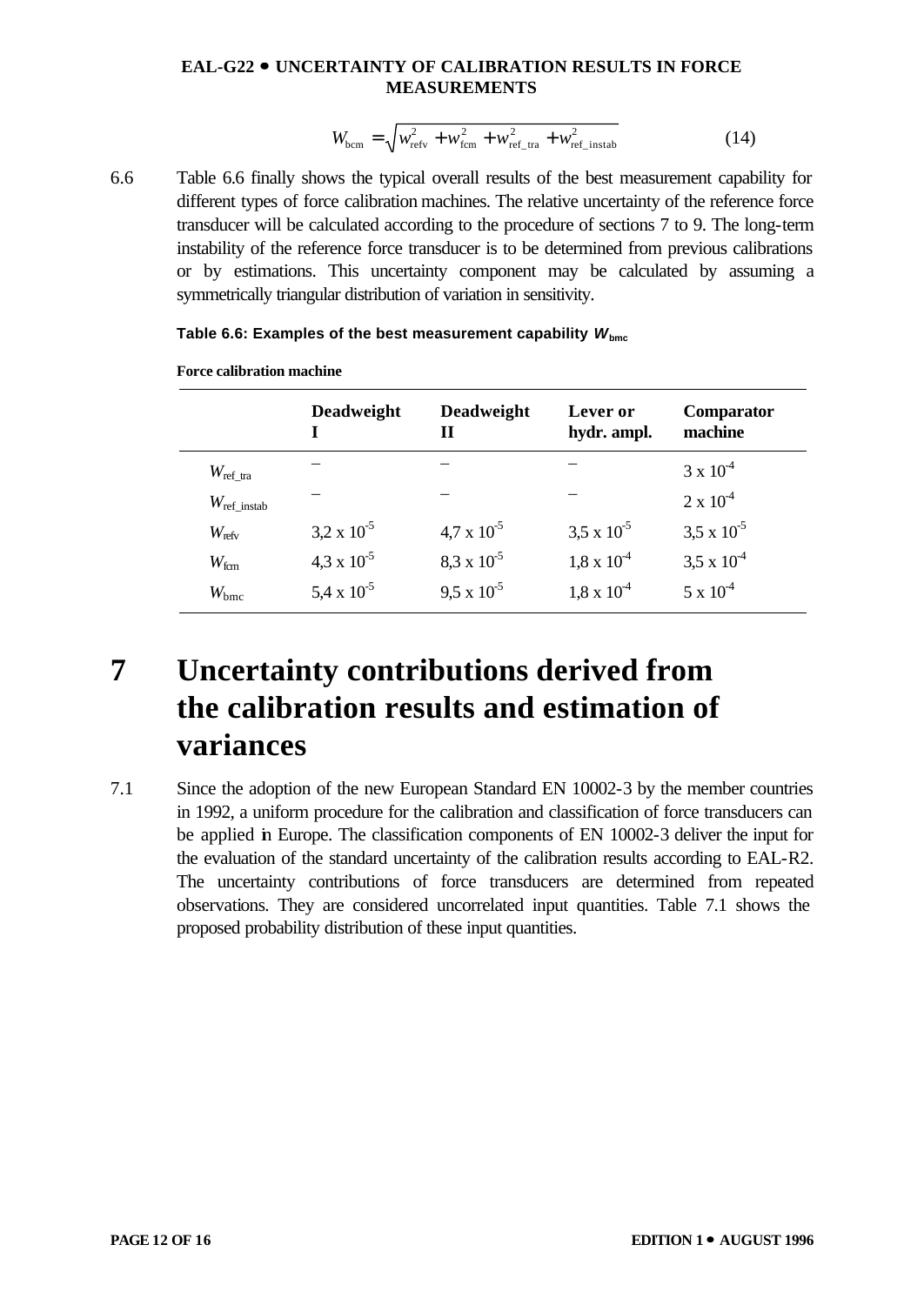| <b>Uncertainty contributions</b><br>(input quantities) | <b>Probability distribution</b> | <b>Estimated relative</b><br>variance |
|--------------------------------------------------------|---------------------------------|---------------------------------------|
| zero deviation                                         | rectangular distribution        | $W_{\text{zer}}^2 = \frac{a^2}{3}$    |
| reproducibility without rotation                       | rectangular distribution        | $w_{\text{rep}}^2 = \frac{a^2}{3}$    |
| reproducibility with rotation                          | U-shaped distribution           | $w_{\text{rot}}^2 = a^2/2$            |
| interpolation deviation                                | triangular distribution         | $w_{\text{inp}}^2 = a^2 / 6$          |
| resolution                                             | rectangular distribution        | $w_{\text{res}}^2 = a^2/3$            |
| <i>reversibility (hysteresis)</i>                      | rectangular distribution        | $w_{\text{rev}}^2 = a^2 / 2$          |

**Table 7.1: Probability distributions assumed for the different input quantities (***a***: relative half-width of the maximum deviation of the input quantity)**

### **8 Calculation of uncertainties**

8.1 After the relative variance for each force step has been determined, the relative combined standard uncertainty *w* and the relative expanded uncertainty  $W_{\text{tra}}$  for  $k = 2$  will be calculated by the following equations (15) and (16) for each force step.

$$
w_{\text{tra}} = \sqrt{w_{\text{zer}}^2 + w_{\text{rep}}^2 + w_{\text{rot}}^2 + w_{\text{imp}}^2 + w_{\text{res}}^2 + w_{\text{rev}}^2}
$$
 (15)  

$$
W_{\text{tra}} = k \times w_{\text{tra}}
$$
 (16)

8.2 The relative expanded uncertainty of calibration *W* will be determined by considering the best measurement capability of the force calibration machine as follows:

$$
W = k \times \sqrt{w_{\text{tra}}^2 + w_{\text{bmc}}^2}
$$
 (17)

### **9 Calculation of the relative uncertainty of calibration results according to EN 10002-3**

9.1 The evaluation of the calibration results allows the force measuring devices to be put into four different classes according to EN 10002-3. Table 9.1a contains the maximum permissible errors for the classification in class 00. These values are used as input quantities to determine the relative variance according to the formulas of Table 7.1. The results of the maximum overall uncertainty applying equations (15) to (17) are shown for class 00 in Table 9.1b.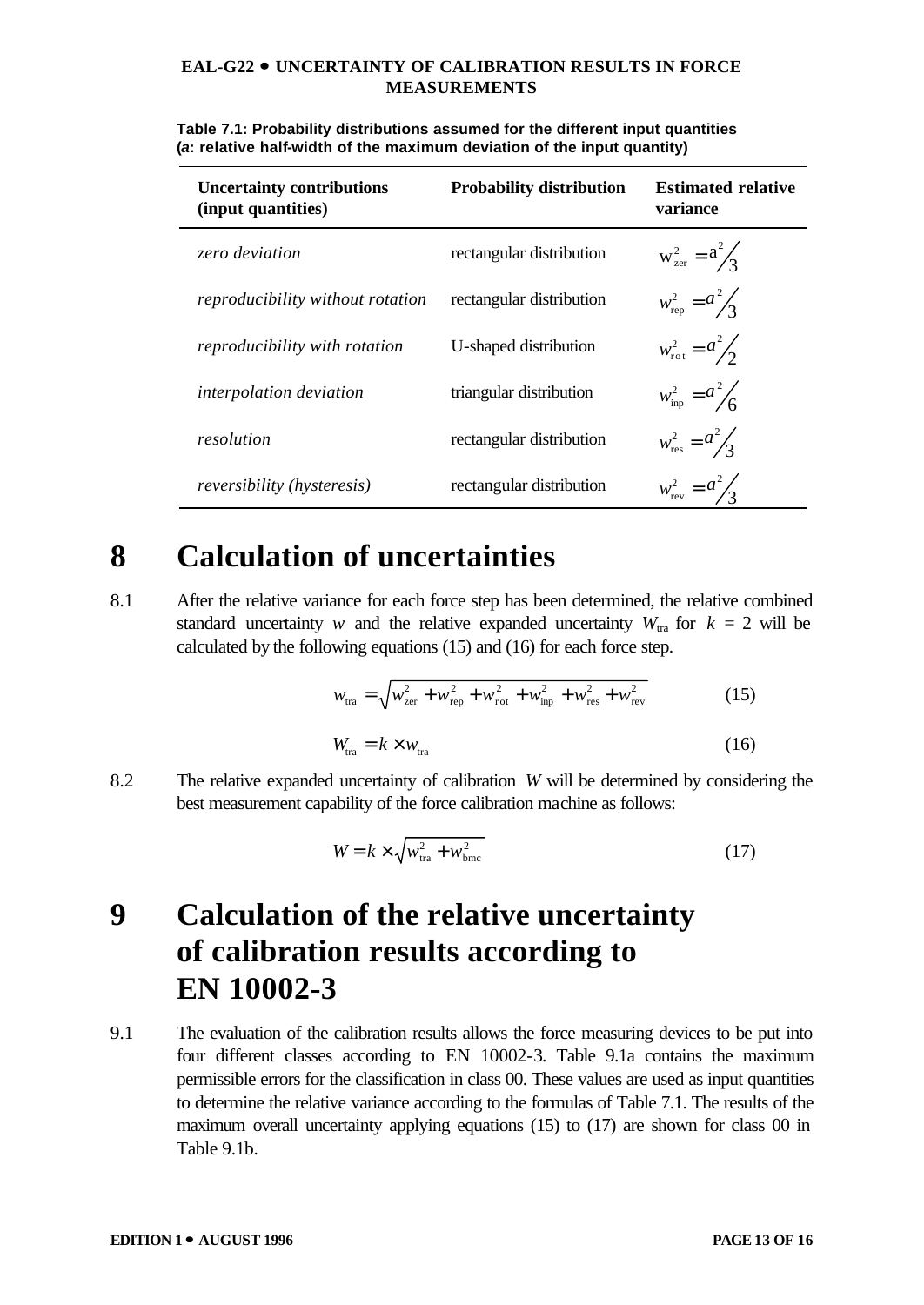9.2 The relative uncertainty of the force transducer calibration is to be calculated after having obtained the calibration results for each force step. For a given class, the relative uncertainty will be determined from the highest calculated value of the uncertainty within the range of forces. In general, this relative uncertainty will refer to the lowest force of the range.

#### **Table 9.1a: Maximum relative errors and corresponding variance**

| <b>Uncertainty contributions</b><br>(input quantity) | max. error<br>Class 00 | rel. variance<br>Class 00 |
|------------------------------------------------------|------------------------|---------------------------|
| zero deviation                                       | 0,012 %                | $1,2 \times 10^{-9}$      |
| reproducibility without rotation                     | 0,025%                 | 5,2 x $10^{-9}$           |
| reproducibility with rotation                        | 0.05%                  | $3,1 \times 10^{-8}$      |
| interpolation deviation                              | 0,025%                 | $2.6 \times 10^{-9}$      |
| resolution                                           | 0,025%                 | 5,2 x $10^{-9}$           |
| reversibility (hysteresis)                           | 0.07%                  | 4,1 x $10^{-8}$           |

**Error of calibration force** *W***bmc 0,01%**

#### **Table 9.1b: Maximum relative uncertainty for class 00**

| Combined rel. standard uncertainty $w_{\text{tra}}$ | 0.029%   |
|-----------------------------------------------------|----------|
| Expanded rel. uncertainty $W_{\text{tra}}$          | 0.059%   |
| Max. rel. uncertainty of calibration W              | $0.06\%$ |

9.3 Table 9.2 shows in the last column the maximum possible relative uncertainty for all of the four classes of EN 10002-3. It has been calculated using maximum permissible errors according to the standard as input quantities to the equations (15) to (17). In the middle column, the minimum values of each class are given. They are identical with the maximum values of the respective higher class. However, for class 00 the minimum uncertainty cannot be lower than the best measurement capability of the force calibration machine. The uncertainty of the calibration results will be calculated according to equation (17). If this value is smaller than the minimum value for the class given in Table 9.2, the value from the table is to be used. All other quantities influencing the measurement result in practice, e.g. long-term instability and temperature influence, need to be additionally taken into account by the user of the calibrated device.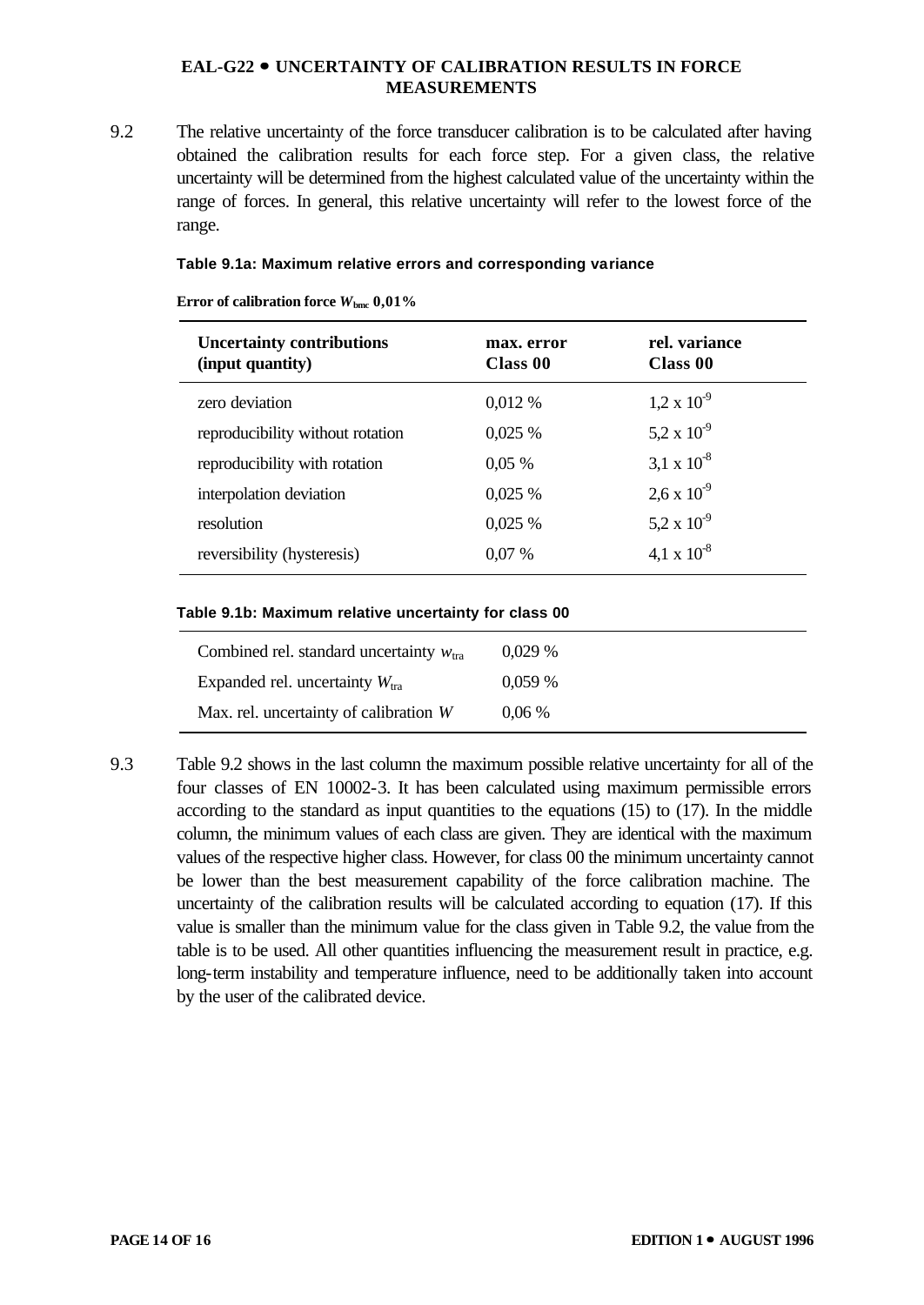|             | min.          | max.     |  |
|-------------|---------------|----------|--|
| Class 00    | $W_{\rm bmc}$ | 0,06%    |  |
| Class $0.5$ | 0,06%         | $0,12\%$ |  |
| Class 1     | 0,12%         | 0,24%    |  |
| Class 2     | 0,20%         | 0,45%    |  |

| Table 9.2: Limits for the expanded relative uncertainty for different classes of EN 10002-3 |  |  |  |
|---------------------------------------------------------------------------------------------|--|--|--|
|---------------------------------------------------------------------------------------------|--|--|--|

### **10 Block diagram**

10.1 Fig. 1 shows the block diagram of the uncertainty chain developed in this guidance document. The uncertainties are defined at four different levels. To define the scope of accreditation of a laboratory, the required input quantities are added at two different levels. For the expression of the uncertainty of the calibration results of the force transducer, the respective input quantities are combined with the uncertainty of the laboratory.



Fig. 1. The hierarchy of force calibration and its consequences for the uncertainty at the different levels